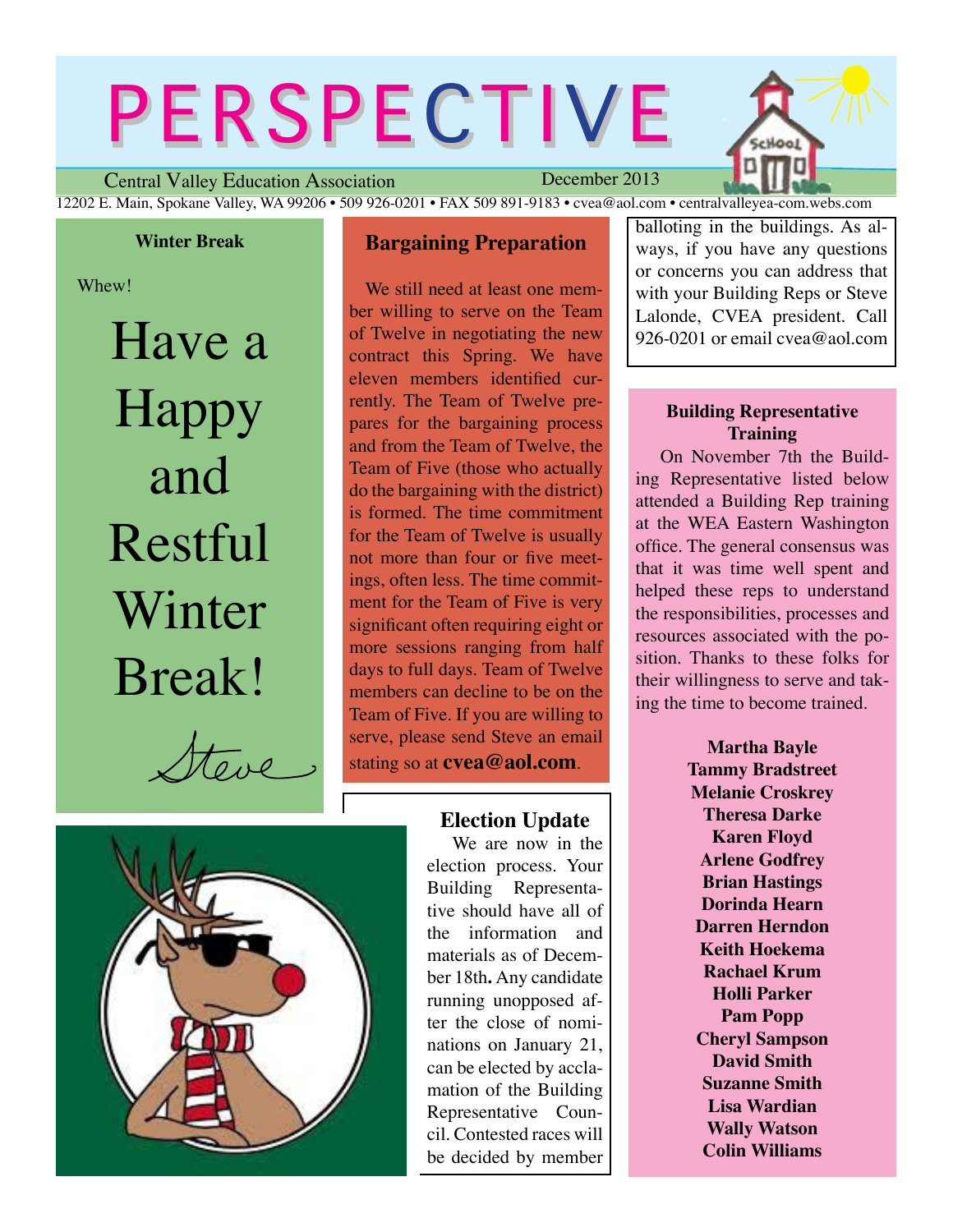#### **VEBA VOTE**

 In January, members who started the school year with at least 180 days of accumulated sick days and/or are eligible for retirement as determined by the district will be given an opportunity to vote on their VEBA options. Some of you will have to vote on both issues.

 VEBA is the Voluntary Employee Beneficiary Association, which allows employers to set up tax-free accounts to be used by employees for health care related expenses. While employed you may use this account to cover out of pocket expenses such as co-pays. Retirees can apply these funds toward medical premiums as well. If you have any questions about VEBA you can contact them online at www.veba.org, or email them at veba@rehnonline.com or call 1-800-VEBA-101.

 The Sick Leave Vote: If you have at least 180 days of sick leave on Sept. 1 of the year, you may roll your unused sick leave days from the previous calendar year into your VEBA account at the rate of 4 for 1 provided the group votes to do so, or you can choose to cash these days out. Your vote will help determine what is done with these extra days.

 The Retirement Vote: Upon retirement you may convert your unused sick leave days at the rate of 4 for 1 to either be placed in a VEBA account or to be cashed out. State law requires the decision be made by all employees eligible for retirement. If the body votes to convert these days to cash there will be no VEBA option available. If the VEBA option is chosen you can still cash out your days but with an added penalty. Explanations of these options will accompany the

#### ballots.

 VOTE and return your ballots to the CVEA office. A mailing label will be attached to the ballot.

#### **INCENTIVE FOR ANNOUNCING RETIREMENT**

 Are you thinking of retiring this year? The CVSD is offering a financial incentive to announce your retirement early again this year. If you officially notify the District before February 14 of your intent to retire, the District will put \$1000 directly into your VEBA account. If you announce after February 15 but before March 3, it will go down to \$500. Remember that this benefit is tax-free and will be available to help cover medical costs immediately and premiums when you retire.

 The CVEA would encourage you to consider this option if retirement is in your immediate future. See



Memorandum of Understanding language below:

#### **Retirement/Resignation Notification Incentive**

Employees who plan to retire/resign at the end of this school year may receive a \$1,000.00 incentive paid to the employee's VEBA account if the District is notified of the intent to retire/resign by February 14, 2014, or \$500.00 if the employee notifies the district by March 3, 2014. The incentive will be paid upon receipt of the written letter of retirement /resignation and Board approval of the retirement/resignation letter from the employee.

## **Building Visits**<br>**Barring any unforseen events,**

the first round of building visits will be completed before Winter Break. I am hearing most about workload issues, which isn't surprising considering all of the

> changes and increased regulation being imposed by the education reform agenda. Many are finding it difficult to understand the lack of adequate support from the state in light of the Mc-Cleary decision; for example, the lack of infrastructure funding to support the additional instructional space required by all-day Kindergarten and class size reduction.